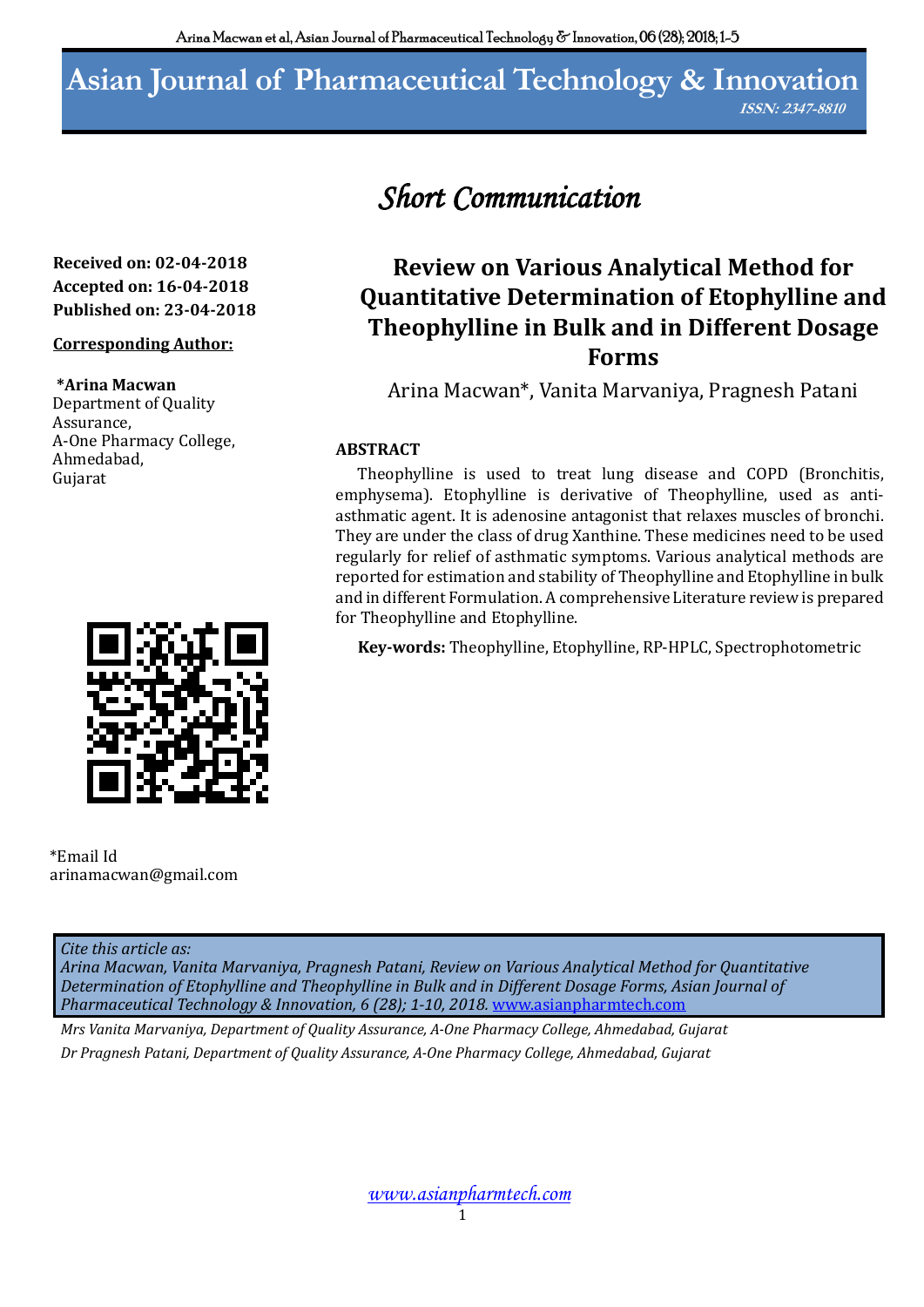#### **INTRODUCTION**

# **Etophylline (1-5)**

Etophylline is chemical derivative of Theophylline, belongs to class Xanthines (Figure 1). It is indicated in Asthama, Chronic obstructive pulmonary disease, chronic bronchitis and emphesema (Table 1).



# *Figure 1. Chemical structure of Etophylline.*

| Sr. No.        | <b>Parameters</b>        | <b>Description</b>                                                                                                                                    |
|----------------|--------------------------|-------------------------------------------------------------------------------------------------------------------------------------------------------|
| 1              | Category                 | <b>Bronchodilator Agent</b>                                                                                                                           |
| $\overline{2}$ | Structure <sup>[2]</sup> | он<br>$H_3$<br>CН,                                                                                                                                    |
| 3              | Chemical Formula         | $C_0H_{12}N_{4}O_{2}$                                                                                                                                 |
| $\overline{4}$ | <b>IUPAC Name</b>        | 7-(2-Hydroxyethyl) 1,3-dimethyl purine-2,6-dione                                                                                                      |
| 5              | Molecular Weight         | 224.22 g/mol                                                                                                                                          |
| 6              | Characteristic           | White Crystalline powder or crystals                                                                                                                  |
| 7              | Solubility               | Freely soluble in water and soluble in methanol.<br>Moderately soluble in Ethanol, Sparingly soluble in<br>chloroform, Practically insoluble in ether |
| 8              | Log P                    | 1.24                                                                                                                                                  |
| 9              | <b>Melting Range</b>     | 160-165°C                                                                                                                                             |
| 10             | Storage                  | Store at 2 to 8°C                                                                                                                                     |
| 11             | CAS No.                  | 519379                                                                                                                                                |
| 12             | Indication               | Chronic obstructive bronchoneumopathy, Asthma                                                                                                         |

# *Table 1: Drug profile of etophylline.*

#### **Official Methods for Etophylline**

Etophylline is official in European Pharmacopeia. Official methods are described below.

# *Official methods for estimation of etophylline*

- 1. In European Pharmacopeia 6.0 published by EDQMH, the detection of Etophylline is by HPTLC method where mobile phase Ammonia, Ethanol and Chloroform (1:10:90, v/v/v); plate HF 254, Wavelength 254 nm.
- 2. The Second Method found in European Pharmacopeia 6.0 Potentiometric method where **Titrant** 0.1 M Perchloric acid is while **Titrate** 0.2 g Etofylline in 50 ml Acetic anhydride.

#### **Reported Method for Etophylline**

Various analytical methods are reported for Etophylline in bulk and in pharmaceutical formulation.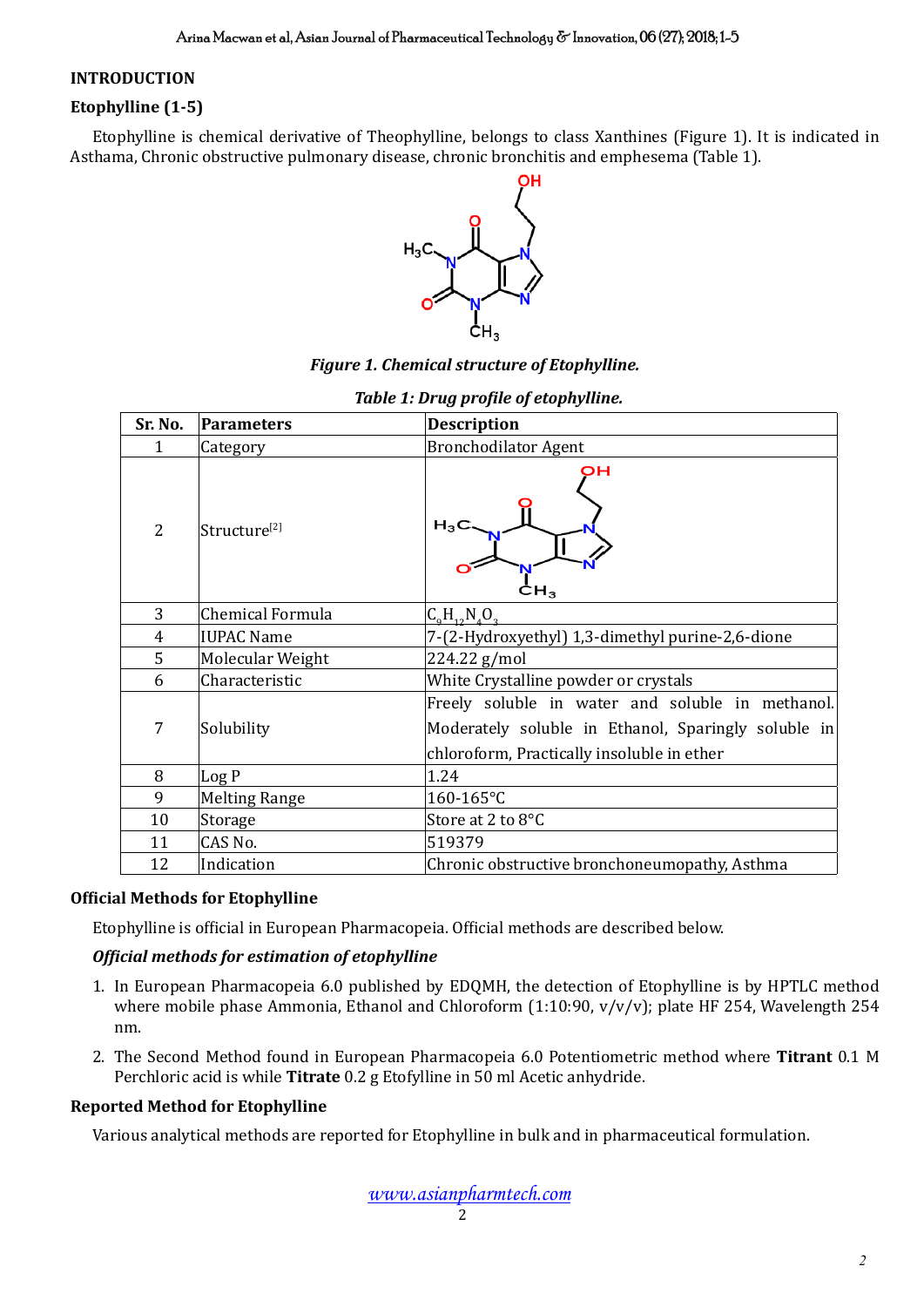- 1. The Derivative Spectrophotometric method solution methanol wavelength 273 nm.
- 2. The HPTLC method is having mobile phase of Acetone, Methanol and Formic acid (9:3:0.01,  $v/v/v$ ); Plate F275, having wavelength 275 nm.
- 3. The HPLC method was having mobile phase, Column is Waters Spherisorbs of dimensions (250 mm × 4.6 mm, 5 µ); Mobile phase is 0.02 M Ammonium Acetate buffer (Methanol: Acetonoitrile [70:30]) pH4.5 adjusted flow rate is 1 ml/min of wavelength 275 nm.

# **Theophylline (4,6-8)**

Theophylline is used to treat respiratory disease like chronic obstructive pulmonary disease (COPD) and Asthma; chemically it is 13-dimethylexanthine. It is naturally found in Tea and Cocoa, as the drugs belongs to xanthine family are naturally found. A small amount of Theophylline is produced in liver by metabolizing Caffeine.

Theophylline is official in The United States Pharmacopeial Convention (USP 32-NF 27) and European pharmacopoeia (Ph Eur 6.0).

# **Official Methods of Theophylline (9-16)**

- 1. The RP-HPLC method was found in USP 32-NF-27for theophylline having mobile phase 0.05 M Sodium Acetate trihydrate+0.01% Glacial Acetic Acid: Acetonitrile (30:70) having Colum packing of L1 with the dimensions of (300 mm  $\times$  4.0mm, 5  $\mu$ ), flow rate 1 ml/min. Wavelength 280 nm.
- 2. In European Pharmacopeia 6.0 RP-HPLC method has been described having mobile phase Acetonitrile: 10 mM Sodium Acetate pH was adjusted with Glacial Acetic Acid, Column packing L1 (250 mm × 4.00 mm, 7 µ), flowrate of 2 ml/min and wavelength was 272.

# **Reported Method of Theophylline**

- 1. The different journals has reported articles on theophylline, one of them is by Derivative Spectrophotometric Method where wavelength was 244 nm and the range of 4-12  $\mu$ g/ml.
- 2. The other reported method is RP-HPLC where mobile phase was found to be of 10 mM Ammonium Acetate buffer, Acetonitrile and Methanol where pH 6.0 was adjusted and the ratio was found to be (90:5:5,  $v/v/v$ ), flow rate is 1 ml/min of wavelength 272 nm, column of Purosphere C18 was selected having dimensions of (250 mm  $\times$  4 mm, 5 µm).
- 3. The other reported method is Ion-Pair Liquid Chromatography where selection of mobile phase of Acetic Acid (1%) and methanol along with buffer 3 mM Sodium-1-Octane Sulphonate as ion pairing agent was used Column of Spherisorb C18 (250 mm  $\times$  4.6 mm, 10 µm) having flow rate of 1 ml/min and wavelength was selected as 277 nm.
- 4. HPLC method was found to be approaching having mobile phase of Acetonitrile and Water in the ratio of (25:75, v/v) column of Inertsil C18 (250 mm  $\times$  4.6 mm, 5 µm) was used having flow rate of 1 ml/min and wavelength of 275 nm.
- 5. One of the UV Spectrometry methods was found where selection of wavelength can be done. The author selected wavelength of 271 nm.
- 6. One of the UV Spectrometry methods was referred for solvent selection of methanol and water with the ratio of (1:1). Where wavelength hereby was selected as 273 nm.
- 7. HPLC method was convincing having mobile phase as Acetonitrile and 50 mM Sodium Acetate Buffer having ratio of (15:85, v/v) where pH was adjusted to pH 6.0 with dilute Hydrochloric Acid, Column of Hi-Q-Sil C18 (250 mm  $\times$  4.6 mm, 5 µm) dimensions where selected and the flow rate was found to be 1 ml/ min wavelength of 270 nm.
- 8. The other HPTLC method having mobile phase of Chloroform and Acetone (1:1, v/v) and plate of F254 was selected for the detection.
- 9. The mobile phase of the HPLC method was found to be methanol and 10 mM Tetrabutyl Ammonium Hydrogen Sulphate with the ratio of  $(50.50, v/v)$ , where column of Phenomenax was selected of dimensions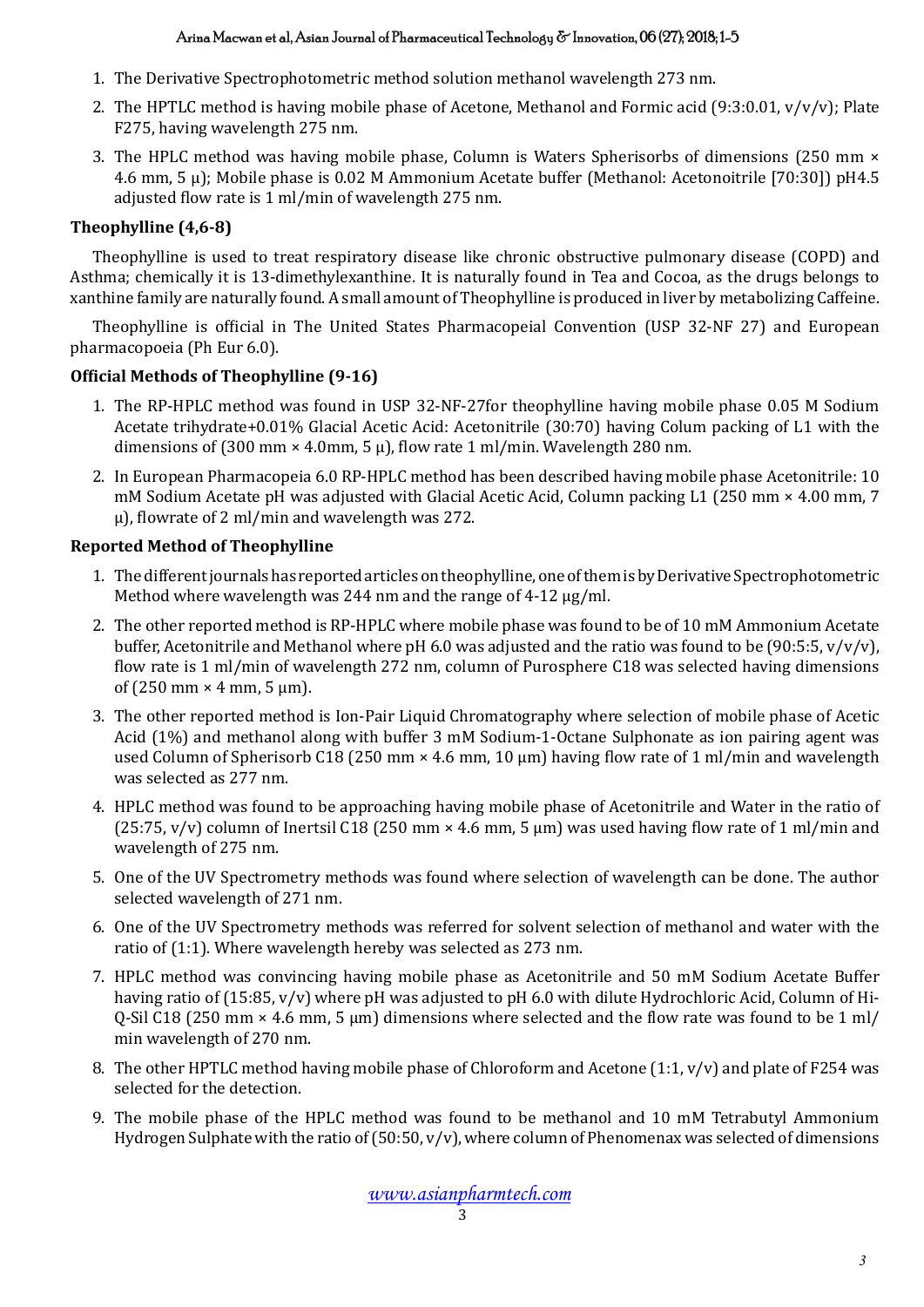#### Arina Macwan et al, Asian Journal of Pharmaceutical Technology & Innovation, 06 (27); 2018; 1-5

(250 mm  $\times$  4.6 mm, 5 µm), flow rate of 1 ml/min and wavelength was selected 274 nm.

10. Here the reported method the mobile phase and column has been changed but the analytical technique remains the same, now the mobile phase consist of Acteonitrile and Phosphate buffer with the ratio of (65:35, v/v) where pH 4.2 was adjusted with Triethylene Amine, Column Zorbax ODS was selected the dimensions categorized as  $(250 \text{ mm} \times 4.6 \text{ mm}, 5 \text{ \mu})$  having wavelength of 210 nm and flow rate 1.5 ml/ min for the detection.

# **Reported Method for Theophylline and Etophylline in Combination**

- 1. There are number of methods reported for the both drugs individually but in combination there is limitation.
- 2. Least number of methods found where HPLC and UV Spectroscopy is the main.
- 3. The HPLC methods consist of different mobile phase and column.
- 4. Through the study of these articles selection of wavelength can be easy and accurate.
- 5. Not only wavelength can also give brief idea of mobile phase also.
- 6. From the detailed study of literature it has been found that the combination having developed analytical method is least and mostly found in parenteral dosage form and Tablet dosage form.
- 7. Syrup can be considered to be the newly developed dosage form and can be moved forward for the analytical development.

#### **CONCLUSION**

The present review depicts the reported spectrophotometric and chromatographic methods which had developed and validated for the estimation of Etophylline and Theophylline. According to the literature review it has been concluded that the different spectrophotometric and chromatographic methods are available for the estimation of Etophylline and Theophylline in the bulk drug as well as in combination in different dosage form. These all methods are accurate, precise, reproducible, and robust. Most of the methods are of RP-HPLC and of UV Spectrophotometry as these methods provides best available reliability, repeatability, analysis time and sensitivity.

#### **REFERENCES**

- 1. National Formulary of India, 5<sup>th</sup> Edn, 2016.
- 2. British Pharmacopoeia, Monograph: Medicinal and pharmaceutical science: Etofylline, 1; 2009.
- 3. Pharmacopeia European Monograph, European Directorate for Quality of Medicines & Healthcare, 6; 1907.
- 4. Indian Pharmacopeia, Ministry of Health and Family Welfare, 1; 97, 2010.
- 5. Dave HN, Mashru RC, Patel AK, Thin layer chromatography method for the determination of ternary mixture containing salbutamol sulphate, bromhexine hydrochloride and etofylline, J Pharm Sci Res, 2 (2); 390-394, 2010.
- 6. USP32–NF27, Pharmacopeial forum, 29: 1586.
- 7. British Pharmacopoeia, Monograph: Medicinal and pharmaceutical science, Theophylline, 1; 2009.
- 8. Pharmacopeia European, Monograph 6.0. European Directorate for quality of medicines & Healthcare, 2017.
- 9. Hasegawa T, Ishi T, Nagata T, Takahashi K, Saijo M, Rapid determination of theophylline, theobromine and caffeine in dietary supplements containing guarana by UPLC, Shokuhin Eiseigaku Zasshi, 50 (6); 304-310, 2009.
- 10. Patel RB, Parmar RR, Patel VM, Shah DA, Simultaneous estimation of montelukast sodium and theophylline in pharmacuetical dosage form by UV spectrophotometric method, International Journal of Institutional Pharmacy and Life Sciences, 2 (2); 2012.
- 11. Layloff TP, Flinn PE, Juhl YH, A simple, inexpensive thin layer chromatography method for the analysis of theophylline tablets, Bull World Health Organ, 67 (5); 555-559, 1989.